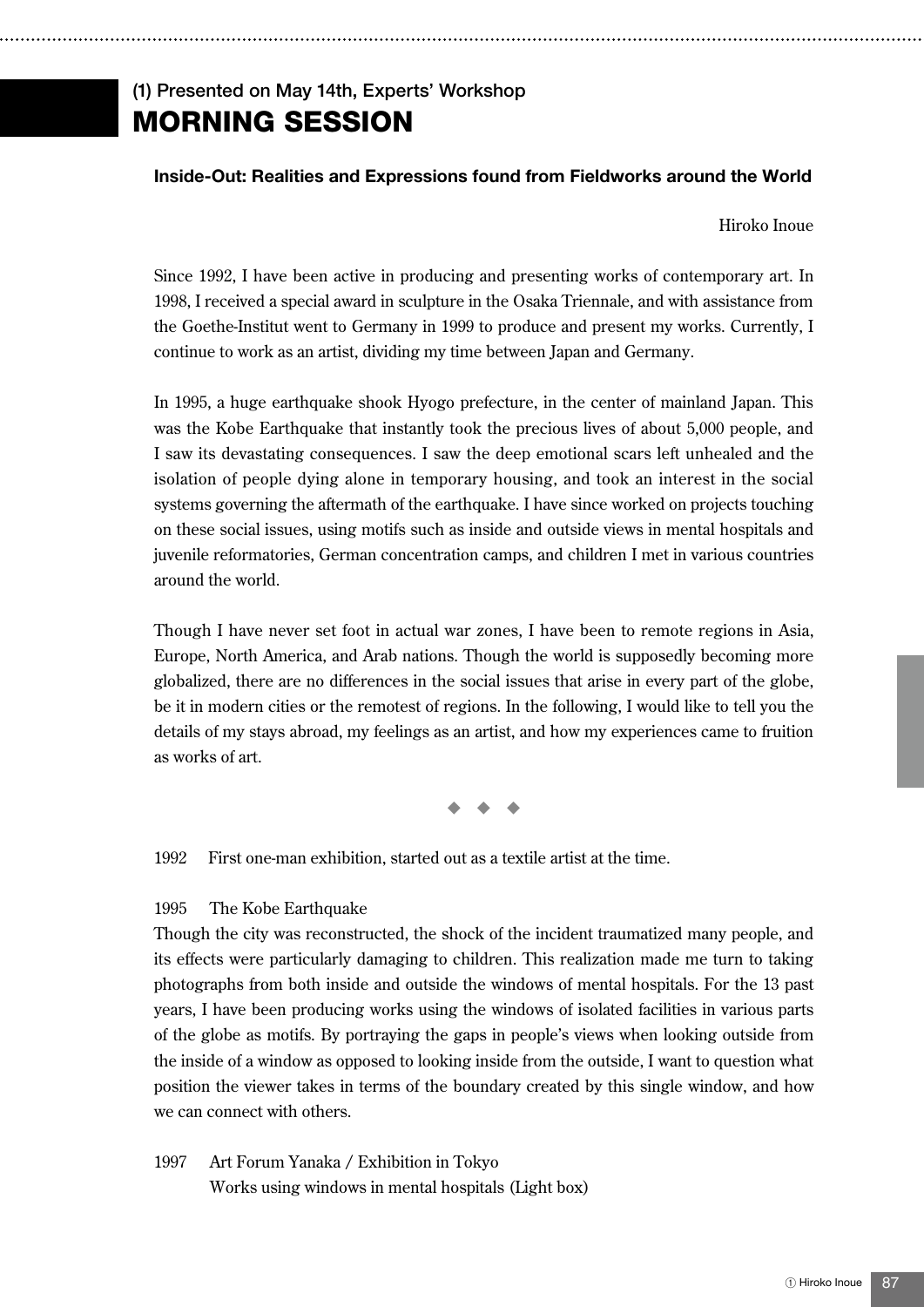

1999 One-man exhibition in Düsseldorf, Germany Works on windows of mental hospitals (Light Box)  $\rightarrow$  Print photographs on fabric, which are then placed on canvasses and incorporated into the light boxes.

Since 1999 I have owned a studio in Germany, and I also started visiting former sites of concentration camps the same year. This is a view from a window found in the Czech Republic concentration camp in Theresienstadt. It was a hot summer day when I pointed my camera at this particular window, with a vast blue sky stretching beyond the window frame. The people who had once lived here were never able to leave. I felt that countless people had once stood at the place where I was standing, and that they were connected to the person I am now. The terrible reality did not only belong to the past, it continues to be an issue now.

2000 Hyogo Prefectural Museum of Art <Memories of Souls> A Memorial for the people who died in isolation

As of July 25th, 1998, there have been 220 deaths in isolation of people who may have had jobs, families, and homes had the earthquake not stripped them of everything. I produced this work because I wanted



to say to those who became addicted to alcohol, lost all contact with the outside world, and ended up dying alone, that they will never be forgotten.

2002 I took a plane to Nome, Alaska, a city facing the Bering Sea that is two and a half hours northwest of Anchorage, USA to visit the Inuits. The time was late summer, and the winds blew all day. In this vast land, harsh climate, and with little work available, the young escape to alcohol in desperation. During my one-month stay, there were two murders among drunken young people.

The most frequent crime in this remote city was domestic violence, and I was shocked to learn how the socially vulnerable people, including children, were being sacrificed. All the issues faced by modern society today were being imposed on the children, the elderly, and other socially disadvantaged people. The situation is the same for Japan, where many young people are isolating themselves from society or struggling with depression. It was during my stay here that I thought for the first time that I would like to use children as motifs for my work. By portraying a child with his eyes closed, I am asking the viewer: what do we as a human race want? Where do we want to go? And what are you going to do in this chaotic situation?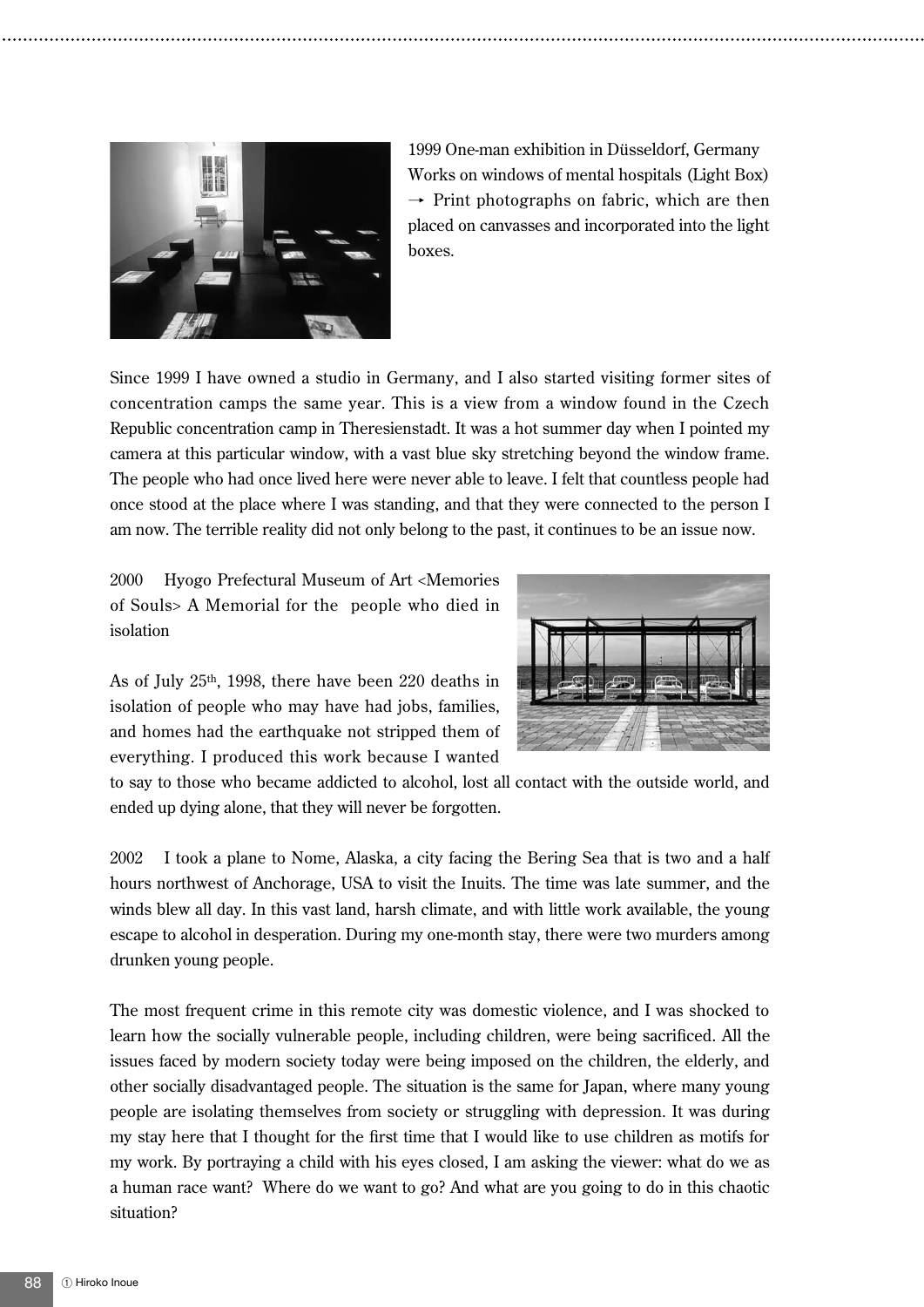- 2003 Goethe-Institut Tokyo / Tokyo <WHAT WILT THOU-MEDITATION>
- 2003 Chukyo University C Square / Nagoya <WHAT WILT THOU-MEDITATION>
- 2003 Kunstmuseum Alten Post, Mülheim an der Ruhr <WHAT WILT THOU-MEDITATION>
- 2003 Mseum Kunst Palast / Düsseldorf, Germany <WHAT WILT THOU MEDITATION>
- 2003 I stayed for one month in Yemen, located at the southwestern tip of the Arabian Peninsula

In Yemen, civil war waged between the northern and southern parts of the country over a decade ago, and people were still overshadowed by this war at the time of my visit. I stayed in a city called Ma'rib, roughly 300km southeast of the capital, Sana'a, where conflicts among tribes remain to this day. Trading once flourished here during the era of the Queen of Sheba, with huge temples, vast green fields, and flowing rivers, but has now turned entirely into desert. The devastating scene with the remains of temples and cemeteries in ruins, scattered with bones and trash, made me fear that this scene may overlap with the future of Tokyo.

2005 I stayed for one year in Austria as Special Advisor for Cultural Exchange for the Agency for Cultural Affairs, Japan. During this time, I held an exhibition at the Jugendstiltheater in the Otto Wagner Spital, which is located in the suburbs of Vienna. This hospital is where approximately 470 Austrian or Roma children with physical disabilities fell victim to human experimentation during the World War II. I attempted



to juxtapose the present with the past in this place by placing portrait photographs of 18 Austrian and Japanese high school students with their eyes closed in a circle with a diameter of 7 meters. I also presented a light box on the floor, made from color photographs of various windows in this old mental hospital, which dates back to 1902. <Where are you going from here?>

2007 I was invited to stay for one month at Clemson University in South Carolina, USA, for a project to create sculptures using organic materials within campus with students of sculpture and spatial design. The site of the university had formerly been used as a plantation farm, close to Charleston Bay, where black people arrived after being shipped from Africa. After thoroughly researching the area's history with students and holding numerous meetings, it was decided that a place for <meditation> would be created, where various ethnic groups can come together. About 1,000 wild bamboo stems growing on campus were cut down, and a sculpture roughly 17 meters in length was completed. It is located in a quiet area where you can observe the shadows of the bamboo parts moving in synch with the rising and setting of the sun.

2009 I stayed in Montana, USA, from beginning to end of April: more specifically, in a